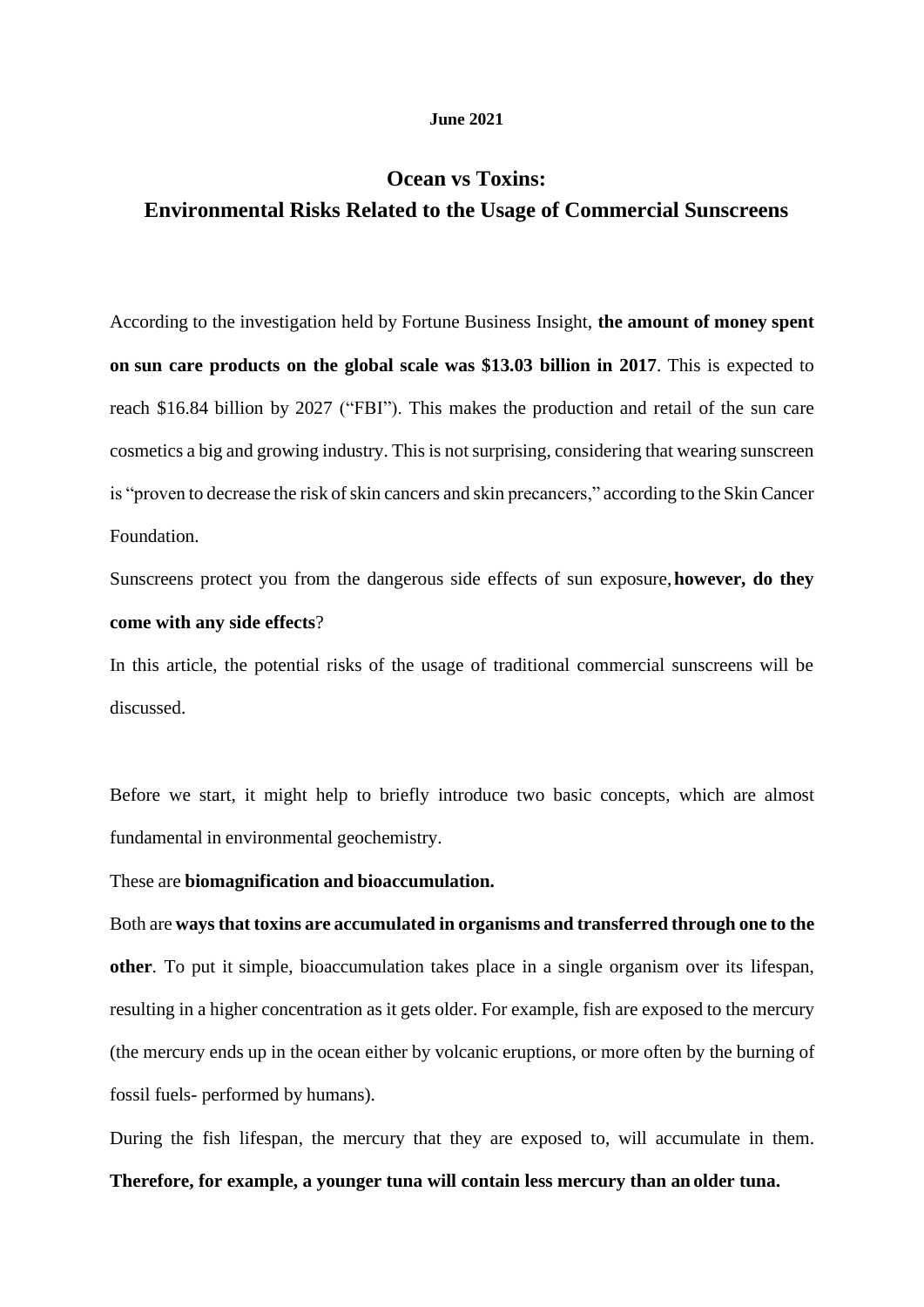This brings us to the second term: biomagnification. **Biomagnification occurs as chemicals transfer from lower trophic levels to higher trophic levels within a food web**, resulting in a significantly higher concentration in apex predators. This natural phenomenon can be explained with a similar example: due to the aforementioned reasons, the **mercury concentration in the seawater is around 0.0003 ppm** (parts per million).

When clams and scallops filter the water for nutrients, they take up mercury, and in their system, this rate increases to 0.003 ppm.

When the scallion is eaten by a lobster, the main hunter of scallop, the concentration of mercury in the lobster becomes 0.107 ppm.

**Monkfish love lobster, and because of this, they have a mercury concentration of 0.161 ppm.** When a monkfish is eaten by one of the larger predators, such as tuna, the concentration is magnified in the system of tuna to 0.999 ppm.

**This is why eating tuna (or larger fish in general) more than once a week is likely to lead to serious consequences in human health, and can lead to anywhere between heavy metal poisoning to death, or nervous system disruptions in the future offspring.**

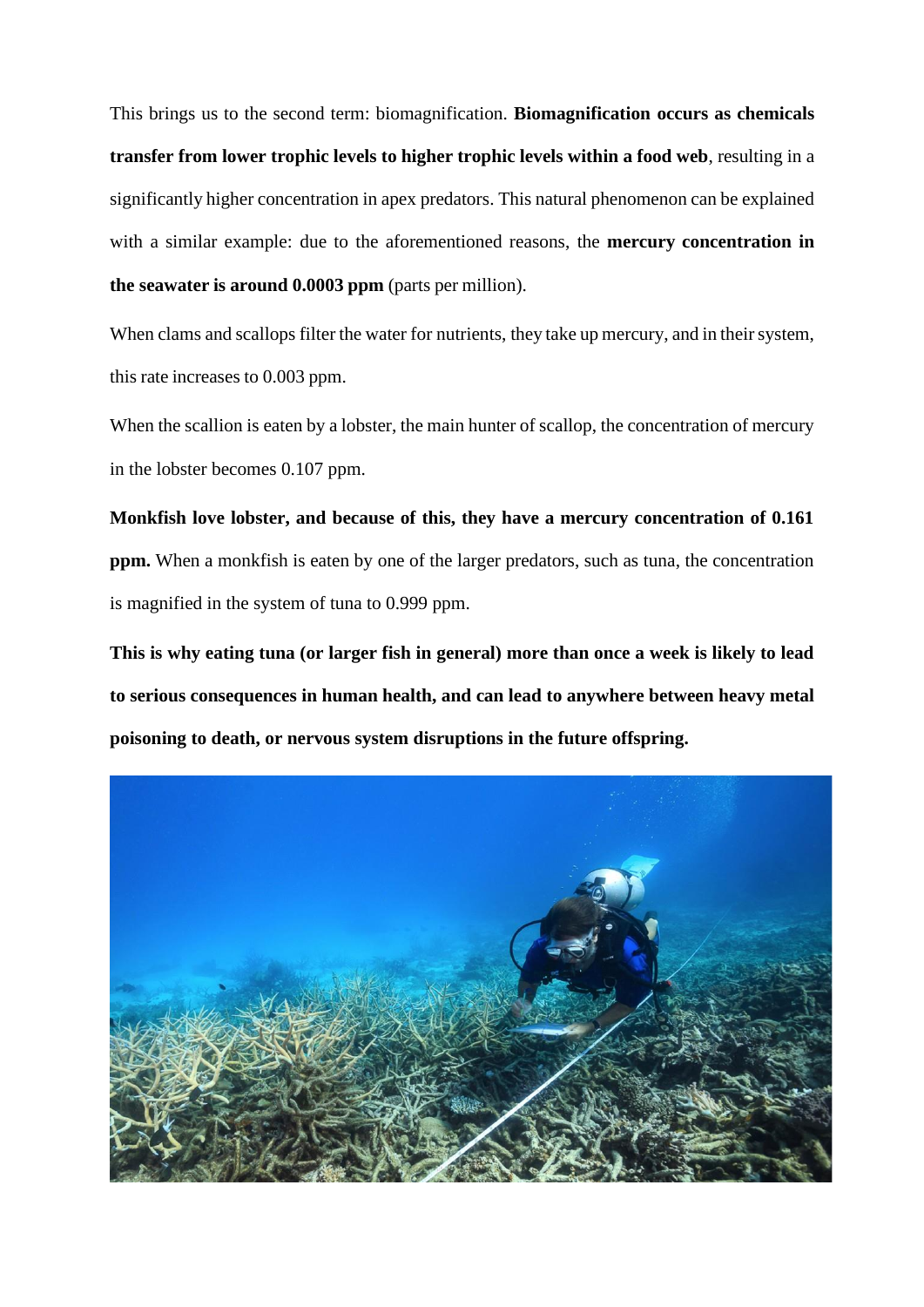To understand the risks of usingsunscreen, first we need to understand what is in it.

## **Sunscreen protects the skin from the UV (ultraviolet) irradiation by using some chemicals called UV- filters**.

The UV-filters are organic compounds, and they either block or absorb the UV light. While these organic compounds successfully reduce your chances of developing sun related complications, such as sun poisoning, severe skin damage related to burns, and developing skin cancer in the long term, they unfortunately do not stay on your skin forever, as the water of the ocean washes it off your body.

Following this, they mix with the water, and interact with the marine life.

This is where the actual problems begin to rise, as the environmental impact of these compounds might be a lot bigger than what most people can imagine.

# **The residue of the UV-filters is commonly reported to be found in seawater samples and even in the sea creatures.**

Some of these commonly used UV-filters are 3-(4-methylbenzylidene-camphor) (4MBC), 2 ethyl-hexyl-4-trimethoxycinnamate (EHMC), benzophenone-3 (BP3) and benzophenone-4 (BP4).

A study conducted in 2010, published in the Marine Environmental Research Journal, examined the impact of these organic compounds on marine life. **They found out that these UV- filters negatively interact with the hormone system of fish, resulting in decreased fecundity and reproduction** (Fent et al.).

They also suggest that individual UV-filters should undergo further ecotoxicological analysis, as an environmental risk is big enough to be ruled out.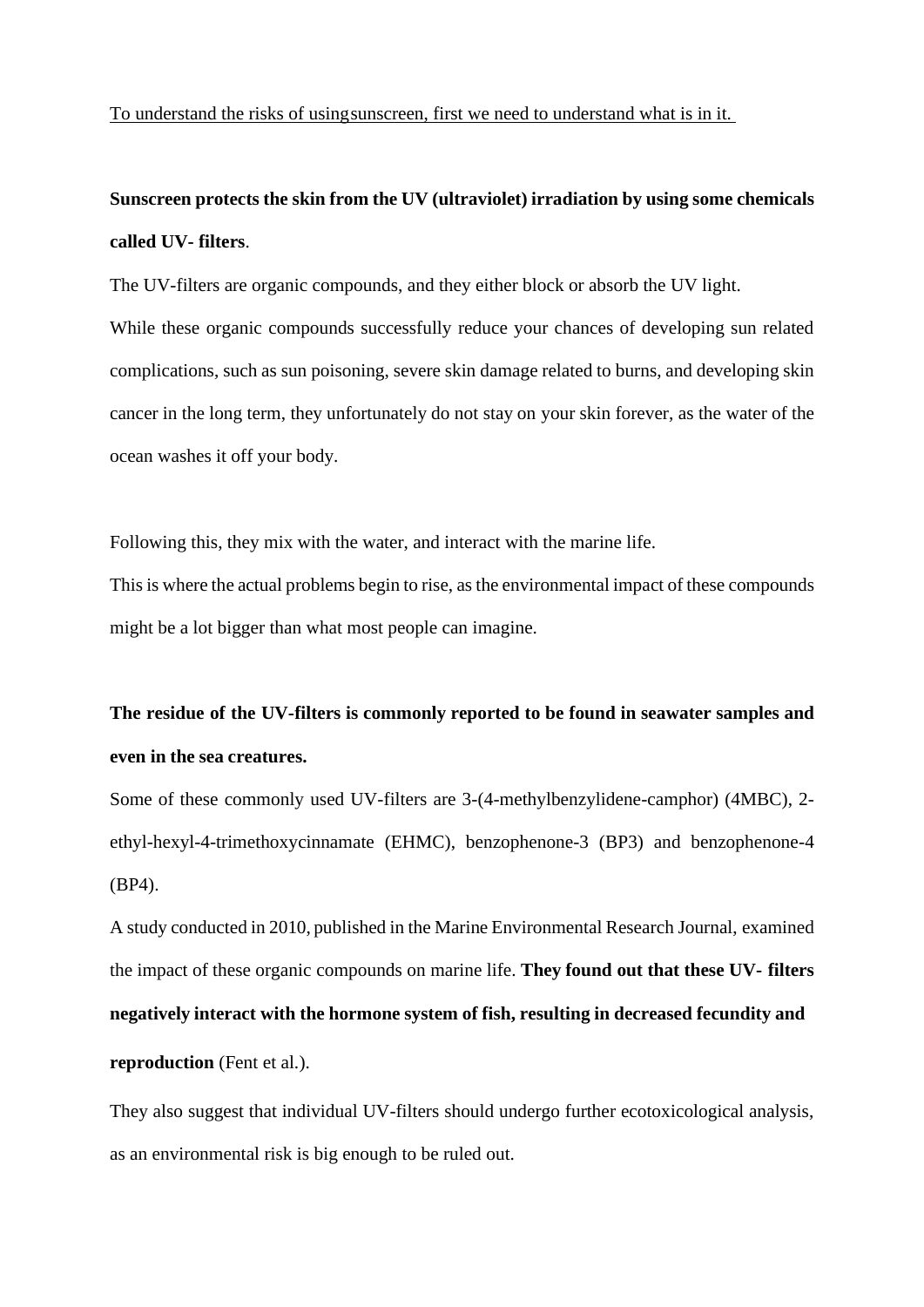According to a recent article published by the National Oceanic and Atmospheric Administration of the United States of America, the environmental impacts go even further.

**There are further UV-filters that are commonly used, such as octocrylene, benzophenone-1, benzophenone-8, OD-PABA, nano-Titanium dioxide, nano-Zinc oxide, octinoxate, and oxybenzone.** These get bioaccumulated in various marine organisms other than fish, and **cause serious problems.** 

For example, **they impair the growth of green algae and disturb their ability to photosynthesize.**

In corals, the bioaccumulation is fatal: these compounds accumulate in the tissues of corals and result in bleaching in mild cases, in moderate cases it can deform their DNA and young corals, and in severe cases it even kills them.

The aforementioned organic compounds also cause defects in younger mussels. Sea urchins get affected in a similar way, but on top of that, these toxins also damage their immune systems and reproductive systems.

In dolphins, bioaccumulation of these compounds in tissues are even transferred to babies in birth ("NOAA").

It is also possible that any of these toxins can be returned back to the systems of humans through biomagnification.

### **What can we do?**

How can we stay healthy under the sun while not hurting the marine life?

There are some ways, of course.

- **First of all, we can consider using sunscreen without chemicals that can harm marine life and/or use natural alternatives.**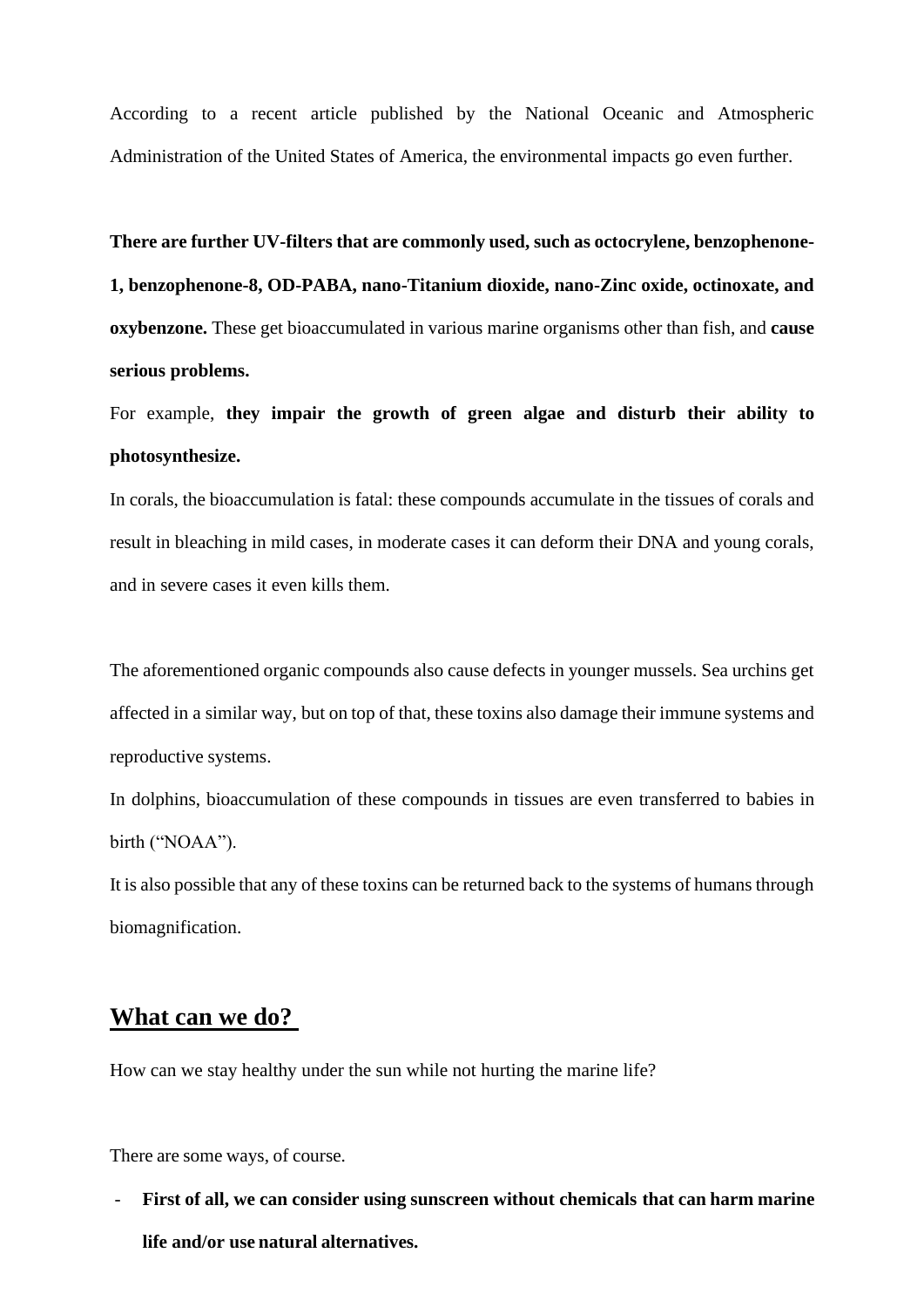- It is also always safe to seek shade between 10 am  $& 2$  pm
- and using Ultraviolet Protection Factor (UPF) clothing.
- If we have to use sunscreen, we can opt for a non-toxic one.

Unfortunately, there are not a lot of commercially available non-toxic sunscreens. **One of the very few cosmetics companies that produce this type of sunscreen is TAF UK trustee and creme award winner for 25 years; Daniele de Winther, in collaboration with TAF – The Animal Fund.** 

They produce a sunscreen called "**Ocean**  Lover" that is free from the toxins that are mentioned in this article and only made of organic oils and juices, which do not hurtthe marine life.

They also share their ingredients on their website<sup>1</sup>.

Moreover, the money you spend on the product goes to anon-profit charity that helps to protect the ocean and marine life.

Such products can be used, if you need to be under the sun, but staying in the shade during the period with direct sun exposure is the safest way.



Figure 1: Ocean Lovers

<sup>1</sup> <https://theanimalfund.net/en/projects/suncreen-campaign/>